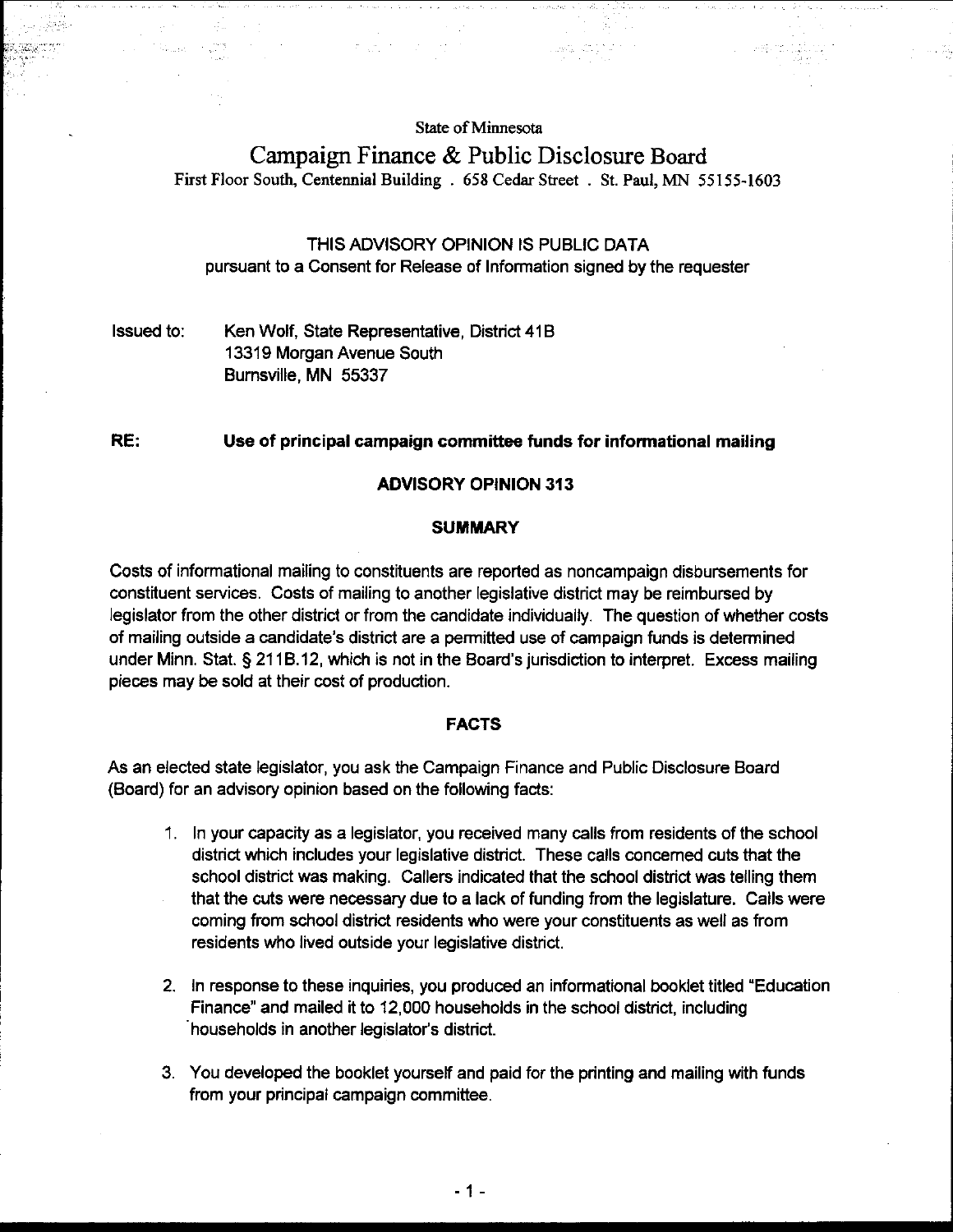- 3. You developed the booklet yourself and paid for the printing and mailing with funds from your principal campaign committee.
- 4. You have about 1000 copies of the booklet still available that you may want to make available to non-profit organizations for distribution. You may also want to give other organizations the right to re-print the booklet at their expense.

## ISSUE ONE

How should your principal campaign committee report the costs of the booklets that were mailed to your constituents?

## OPINION

The costs of producing and distributing the booklet to your constituents must be allocated between noncampaign disbursements for constituent services and campaign expenditures.

The booklet consists of four 2-color pages and four black-and-white pages. It is the Board's opinion that the last 2-color page, which includes your positions on the issues, is campaign material. Thus, 114 of the cost of the 2-color section should be allocated as campaign expenditures. The remainder of the cost of the booklets distributed to your constituents should be reported as noncampaign disbursements for constituent services.

## ISSUE TWO

Is it permissible or required that the other legislator whose constituents received the booklet share in the cost of its production and distribution?

### **OPINION**

It is permissible that the other legislator pay all or some of the cost of production and mailing of the booklet to that legislator's constituents. If such a payment is made, the other legislator should report it as a noncampaign disbursement for constituent services, listing your principal campaign committee as the vendor. Your principal campaign committee should report the payment received as miscellaneous income. You should report the reimbursed part of the cost of production and mailing on schedule **8-5,** Other Disbursements, with a notation that the costs were reimbursed by the other legislator.

The Board has no jurisdiction to compel the other legislator to pay for the production and distribution of booklets into the that legislator's district.

# ISSUE THREE

To the extent that the other legislator does not reimburse you, how should the costs of producing and mailing booklets to people who are not your constituents be reported?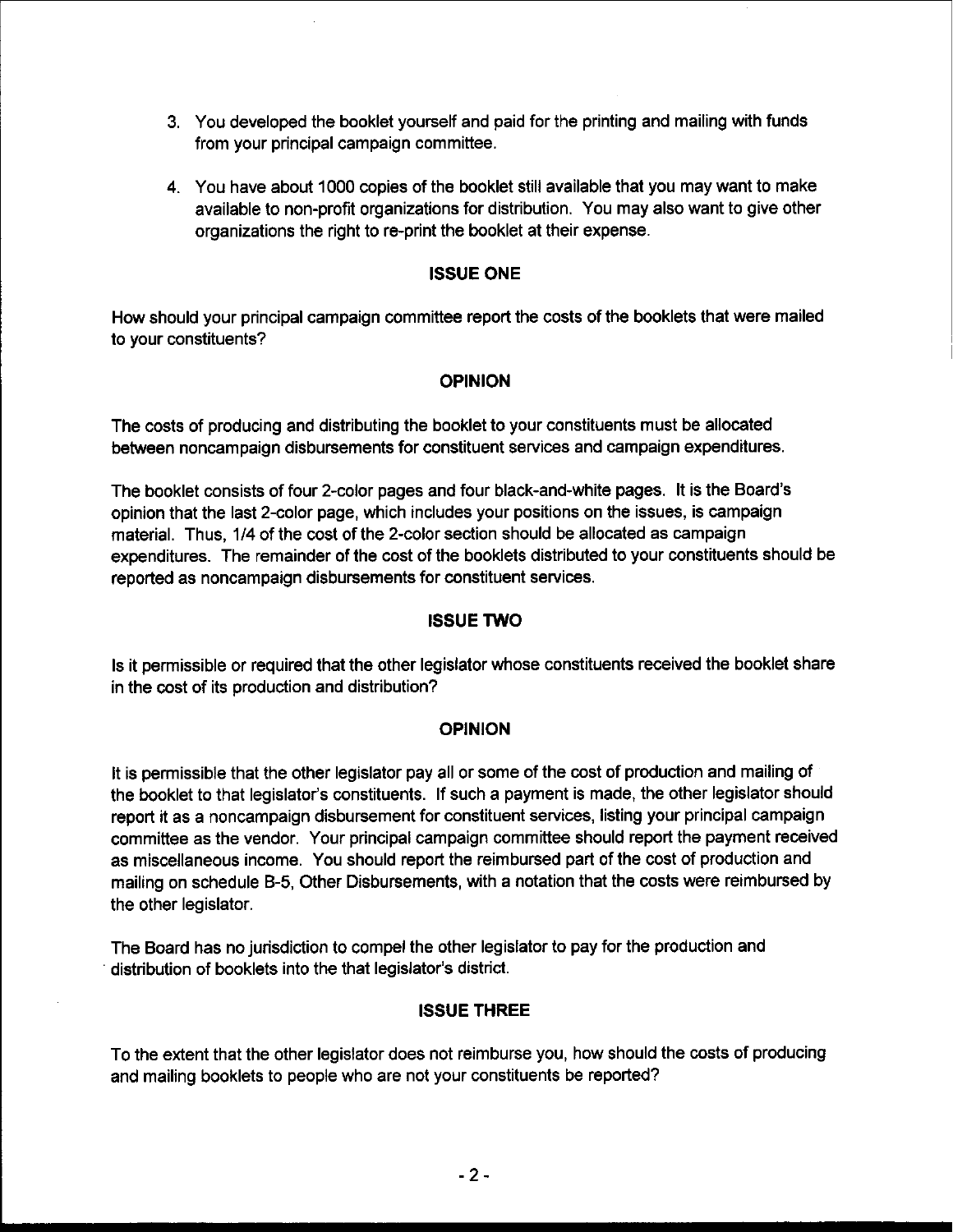## **OPINION**

Minnesota Statutes Chapter 10A does not provide guidance in reporting this type of expenditure.

In general, use of principal campaign committee funds is governed by Minnesota Statutes Chapter 21 IB, which is not within the jurisdiction of the Board to interpret. However, the Board notes that Minn. Stat. **5** 21 18.12 states that "use of money collected for political purposes is prohibited unless the use is reasonably related to the conduct of election campaigns or is a noncampaign disbursement as defined in Minn. Stat. **5** 10A.01, subd. 10c".

None of the noncampaign disbursements defined in Minn. Stat. **5** 10A.O1, subd. IOc, can be interpreted to include producing and mailing informational material to persons who are neither the legislators constituents nor persons entitled to vote for the legislator in the next election. Thus, you must determine if the costs are permitted under the general provisions of Minn. Stat. **5**  211B.12.

If you determine that the costs of producing and mailing the booklet to households outside your district are not permitted, you may personally reimburse your committee for those costs. In such a case, the reimbursement should be reported as miscellaneous income. The costs of the booklets that are reimbursed should be reported on the schedule B-5, Other Disbursements, with a notation that the costs were reimbursed by the candidate.

If you determine that the costs of producing and mailing the booklet to households outside your district are permitted under Minn. Stat. **5** 21 18.12, you should report those costs on schedule B-5, Other Disbursements, with a description of the disbursement's purpose and a notation explaining that the disbursement does not fit any of the other categories on the reporting form.

# ISSUE FOUR

May you make extra copies of the booklet available to other organizations to distribute, or may you allow other organizations to reprint the booklet for distribution?

# **OPINION**

With certain restrictions explained below, you may make the extra copies of the booklet available for distribution, or allow other entities to reprint it.

Your principal campaign committee paid for the production of the excess copies of the booklet. You may make those copies available to other entities at the committee's cost of production. Income should be reported as miscellaneous income with a notation that the income results from the sale of surplus booklets.

Your principal campaign committee does not have a financial investment in the design or development of the booklet, since you performed that task yourself. Assuming that were no other out-of-pocket costs to your principal campaign committee in design or development of the booklet, you may make the original electronic or paper source available to other entities for reprinting at no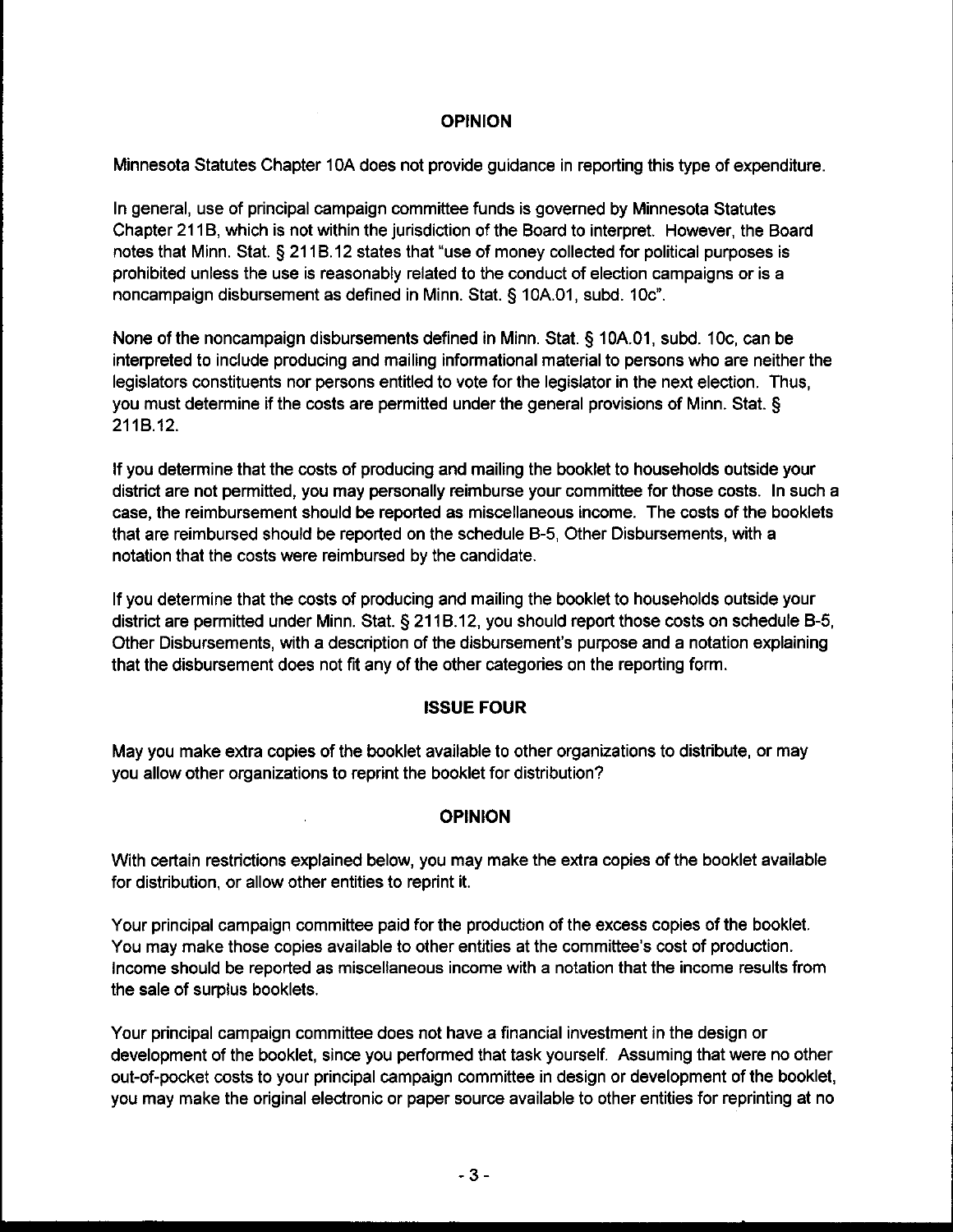cost. If your principal campaign committee does have out-of-pocket costs in design or development of the booklet, it must charge a reasonable fee for the right to reprint the booklet.

If an entity distributes the booklet in its current form to voters in your district with your express or implied consent, a contribution to your principal campaign committee would result. Depending on the status of the entity distributing the booklet, this contribution may be prohibited or limited by other statutes. Such a contribution would be eliminated if the "Opinion Page" and references to you as the author of the publication were was deleted.

Issued:  $6$  //4 /99

Sidney Pauly

Sidney Pauly, Chair Campaign Finance and Public Disclosure Board

#### **CITED STATUTES**

10A.O1 Definitions

 $\sim$   $\sim$ 

Subd. 10c. Noncampaign disbursement. "Noncampaign disbursement" means a purchase or payment of money or anything of value made, or an advance of credit incurred, by a political committee, political fund, or principal campaign committee for any of the following purposes:

(a) payment for accounting and legal services;

(b) return of a contribution to the source;

(c) repayment of a loan made to the political committee, political fund, or principal campaign committee by that committee or fund;

(d) return of a public subsidy;

(e) payment for food, beverages, entertainment, and facility rental for a fundraising event;

(f) services for a constituent by a member of the legislature or a constitutional officer in the executive branch, performed from the beginning of the term of office to adjournment sine die of the legislature in the election year for the office held, and half the cost of services for a constituent by a member of the legislature or a constiutional officer in the executive branch performed from adjoumment sine die to 60 days after adjoumment sine die;

(g) a donation in kind given to the political committee, political fund, or principal campaign committee for purposes listed in clauses (e) and (f); (h) payment for food and beverages provided to campaign volunteers while they are engaged in campaign activities;

(i) payment of expenses incurred by elected or appointed leaders of a legislative caucus in carrying out their leadership responsibilities;

(i) payment by a principal campaign committee of the candidate's expenses for serving in public office, other than for personal uses;

(k) costs of child care for the candidate's children when campaigning;

(I) fees paid to attend a campaign school;

(m) costs of a postelection party during the election year when a candidate's name will no longer appear on a ballot or the general election is concluded, whichever occurs first;

(n) interest on loans paid by a principal campaign committee on outstanding loans;